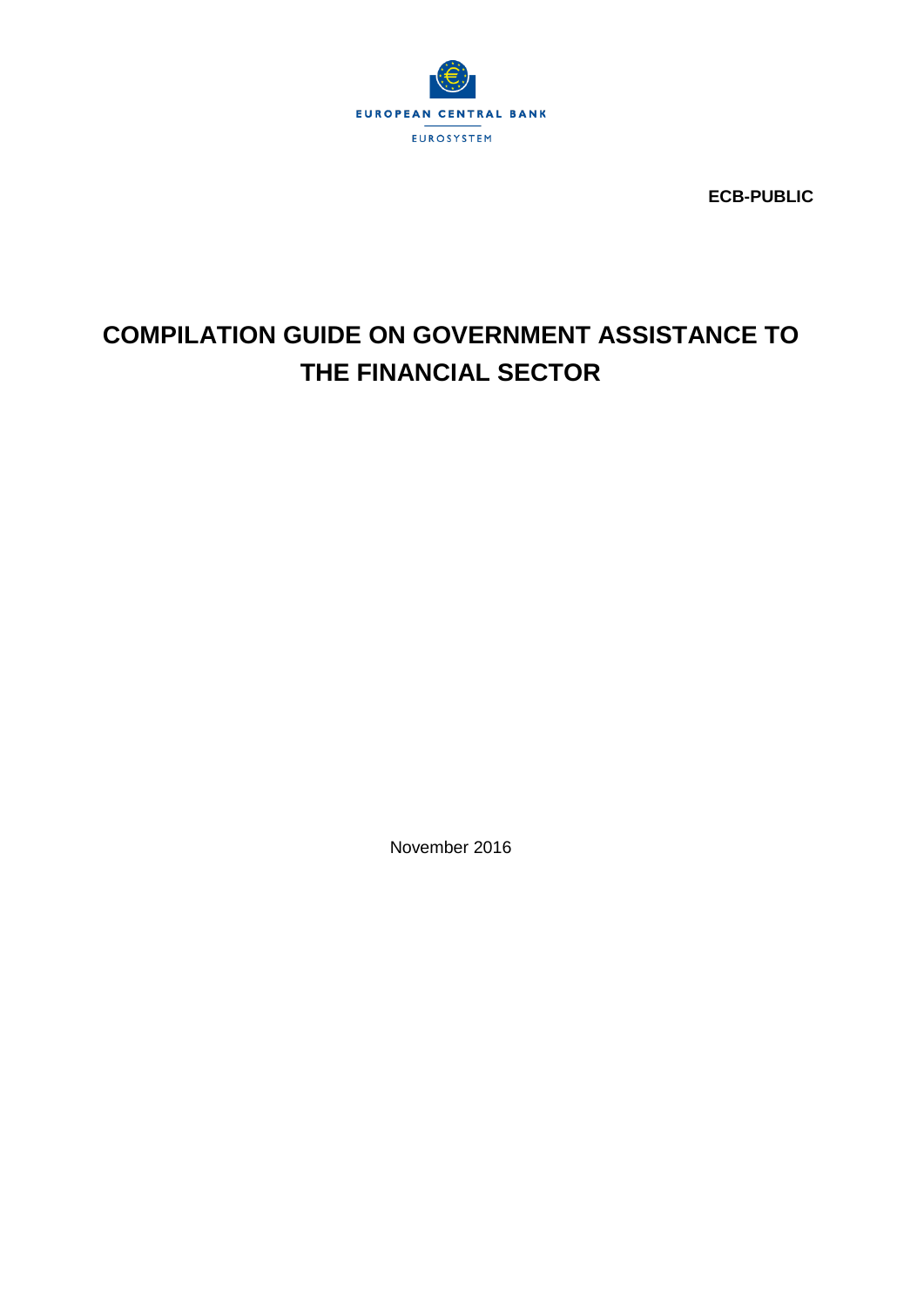# **Contents**

| 1.  | <b>Introduction</b>                                          | $-2-$  |
|-----|--------------------------------------------------------------|--------|
| 2.  | FAM data request in detail                                   | $-3-$  |
| 2.1 | Background                                                   | $-3-$  |
| 2.2 | Imputed liabilities in the FAM context (Table 1)             | $-4-$  |
| 2.3 | Contingent liabilities of general government (Table 2)       | $-9-$  |
| 2.4 | Impact on general government net lending/borrowing (Table 3) | - 10 - |
| 2.5 | Specific methodological topics                               | $-12-$ |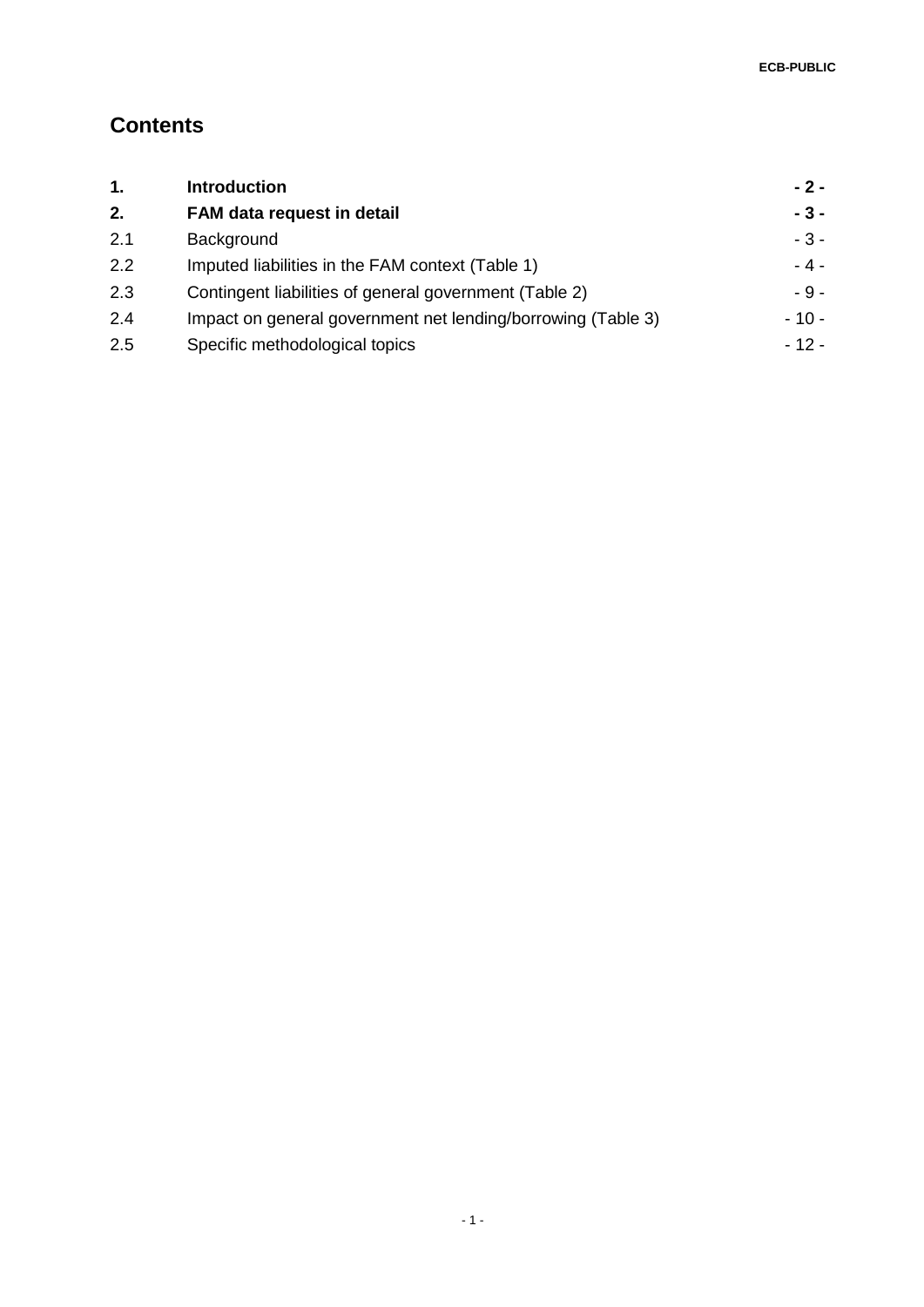# **1. Introduction**

This guide presents an overview of the European System of Central Banks (ESCB) dataset on the financial assistance measures (FAM) provided by governments to assist the financial sector during the financial crisis. The guide gives specific details to support the compilation of data by the national central banks (NCBs).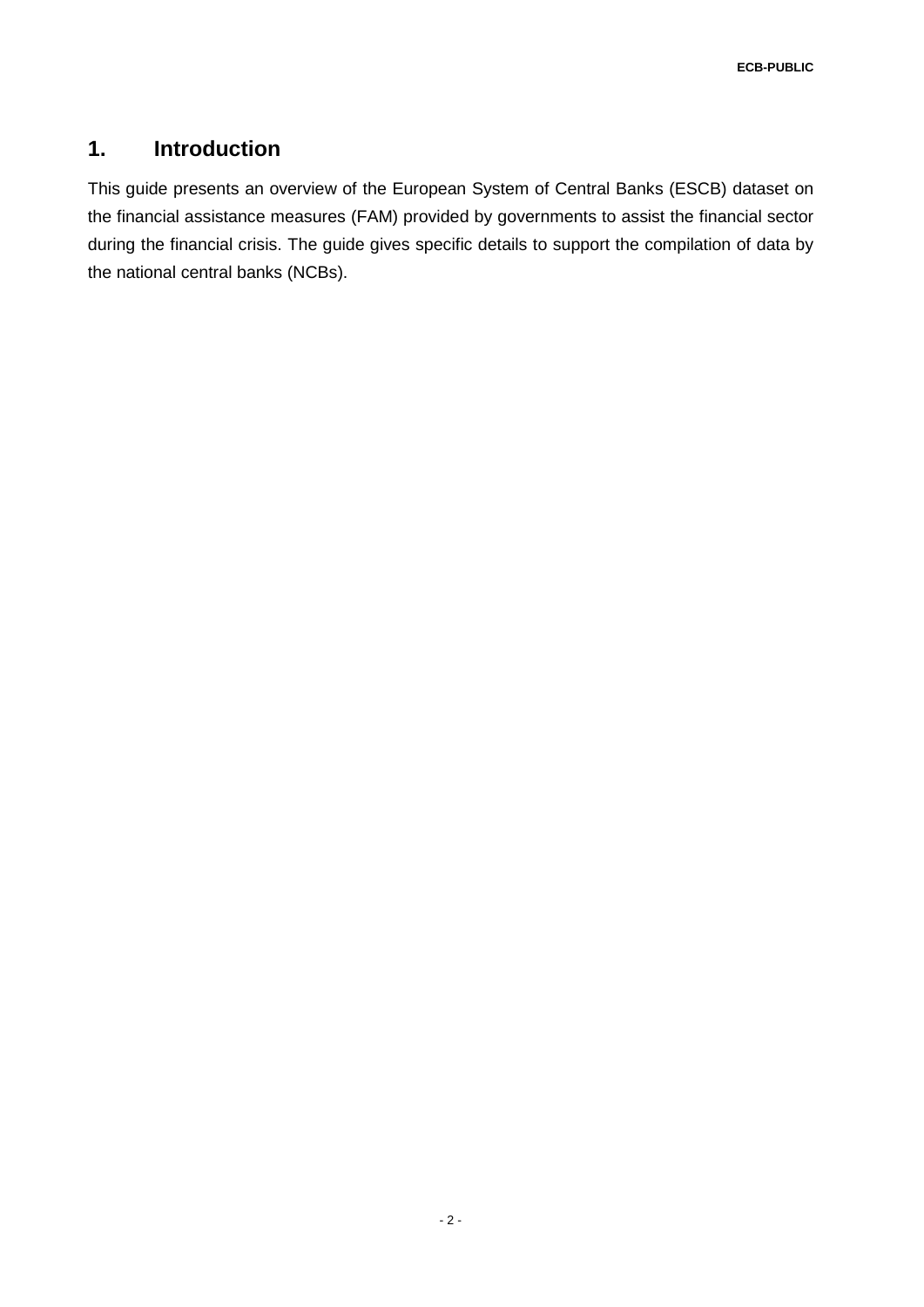# **2. FAM data request in detail**

## **2.1 Background**

-

Since 2008 the European Central Bank (ECB) has been collecting statistics on financial assistance measures (FAM), also known as government assistance to the financial sector. The data relate to transactions undertaken by governments to provide assistance to the financial sector and, conversely, to the reimbursement of this support from the financial sector to governments.

These data are frequently requested by economists to analyse the economic impact (actual and potential) of such public policy interventions, and by policymakers to attune fiscal policy  $in$ struments $^{1}$  $^{1}$  $^{1}$ .

More specifically, the data aim to provide an overview of:

- the (net) direct financing needs related to the FAM provided by governments, comprising (i) the net issuance of debt used in the financial assistance deducted from any reimbursement, and (ii) changes to government deficit or surplus due to such interventions. It is assumed that each government intervention that results in a transfer of cash to the banking sector (e.g. capital injections, purchase of financial assets, loans granted) is financed. Hence, each intervention (including capital transfers) affects government financing needs, irrespective of the way the intervention is financed (i.e. through an Excessive Deficit Procedure (EDP) debt instrument, other accounts payable or disposal of financial assets);
- the subsequent (net) indirect financing needs triggered by such financial assistance and the acquisition by government of financial instruments (e.g. interest payable and receivable, dividends and guarantee fees);
- possible future risks to fiscal positions related to government contingent liabilities provided to the financial sector during the crisis (e.g. explicit guarantees).

The statistical information requested directly by the ECB covers (i) the (net) financing needs broken down by type of financial instrument and measure, (ii) the impact on deficit/surplus,

<span id="page-3-0"></span> $1$  For instance, see European Central Bank (2015), "The fiscal impact of financial sector support during the crisis", *Economic Bulletin*, Issue 6, available at:

**[http://www.ecb.europa.eu/pub/pdf/other/eb201506\\_article02.en.pdf](http://www.ecb.europa.eu/pub/pdf/other/eb201506_article02.en.pdf)**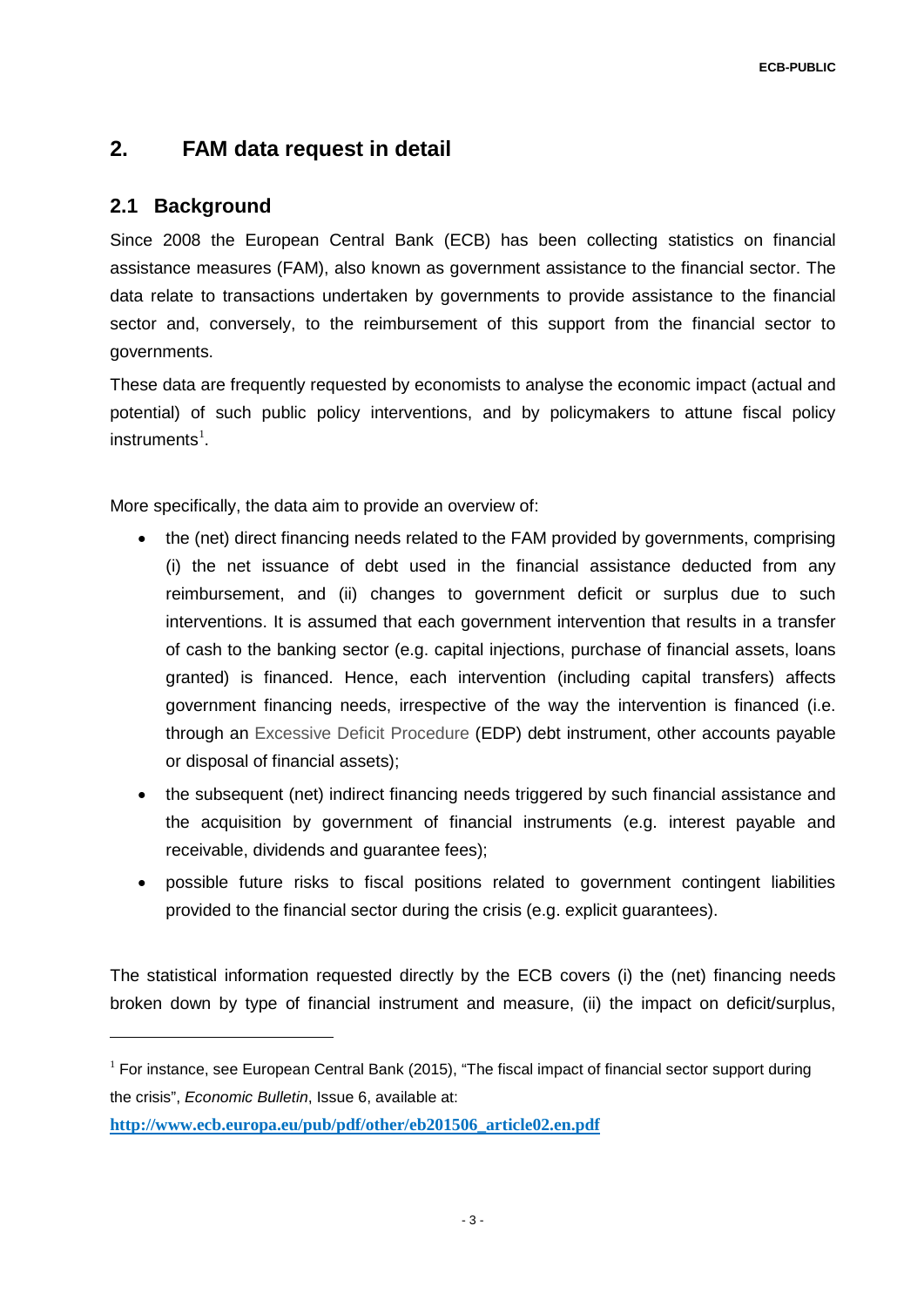broken down by revenue and expenditure components, and (iii) the contingent liabilities. Moreover, there is a bridge between (net) financing needs (direct and indirect) and the impact on EDP debt, as presented in the EDP supplementary table on the financial crisis released by Eurostat. The latter includes, among others, the impact of reclassified entities from the financial sector to government without any transactions by the government.

The FAM data are being collected by the ECB on an annual basis. The data are reported in millions of national currency. All transactions are to be reported at their transaction value. The changes in contingent liabilities outstanding are to be reported at their face value.

## **2.2 Imputed liabilities in the FAM context (Table 1)**

Table 1 is divided into three parts:

**Table 1A** reports the net direct impact of the interventions, e.g. the net change of borrowing needs due to the respective transactions. This core part includes the gross transactions related to the interventions, which are broken down according to financial instruments (acquisition and disposal by government of financial assets), as well as debt cancellations and other measures that have an impact on financing needs without acquisitions of financial instruments (e.g. capital transfers).

**Table 1B** reports the net indirect impact on government debt due to the net balance of miscellaneous revenues and expenditures derived from the interventions (e.g. interest, dividends and fees).

Together, the direct and indirect impacts represent the **total government financing needs**.

**Table 1C** reports the additional impact (positive or negative) on government EDP debt. In other words this part represents the bridge between the total government financing needs and the impact on EDP debt (as reported in the EDP supplementary table).

Total impact on EDP debt equals 1A+1B+1C.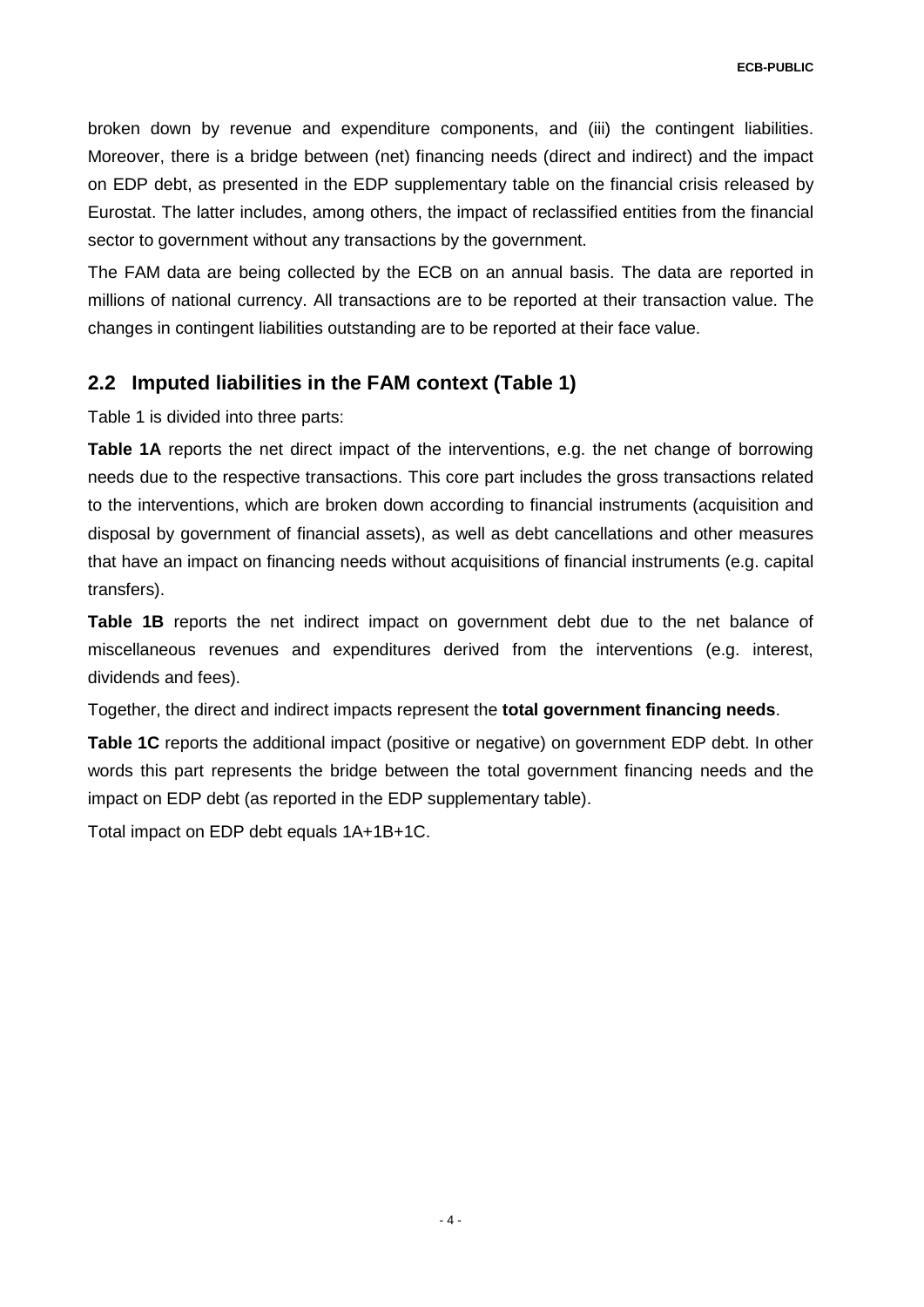#### **Table 1 – Imputed liabilities in the FAM context**

| 1A                      | Net change of government borrowing needs due to transactions ("direct"<br>impact")                          |
|-------------------------|-------------------------------------------------------------------------------------------------------------|
| 1                       | Net acquisition of equities                                                                                 |
| 1x                      | of which acquisition of new equities                                                                        |
| 1 <sub>y</sub>          | of which sales of equities                                                                                  |
| 2 <sup>2</sup>          | Net provision of loans                                                                                      |
| 2x                      | of which provision of new loans                                                                             |
| 2y                      | of which repayment of loans                                                                                 |
| 3                       | Net purchases of (impaired) assets                                                                          |
| 3x                      | of which asset purchases                                                                                    |
| 3y                      | of which asset sales                                                                                        |
| $\overline{\mathbf{4}}$ | Debt assumptions/cancellations                                                                              |
| 5                       | Other measures                                                                                              |
| 6                       | DIRECT NET IMPACT ON FINANCING NEEDS (1+2+3+4+5)                                                            |
| 6x                      | of which total acquisitions (1x+2x+3x)                                                                      |
| 6y                      | of which redemptions (1y+2y+3y)                                                                             |
| 7                       | of which other financing by a government entity to the defeasance<br>structure (when in general government) |
| 1B                      | Net indirect impact on government debt                                                                      |
| 8                       | Indirect impact due to net expenditure (+)/revenue (-)                                                      |
| 9                       | <b>TOTAL GOVERNMENT FINANCING NEEDS (6+8)</b>                                                               |
| 1 <sub>C</sub>          | Additional impact on government debt (EDP)                                                                  |
| 10                      | Memo: due to reclassified financial units and other flows                                                   |

## **2.2.1Net acquisition of equities**

In the FAM data request, the acquisition of equities is recorded as the total amount paid for the equities, which includes a financial transaction recorded in F.5 and/or a capital transfer. (In the case of a capital transfer, its amount also has to be recorded in Table 3, Item 7 of the FAM data request.)

Increases of the gross debt related to the acquisition of equities of financial institutions are recorded in the FAM dataset in the Item "acquisition of new equities" (Table 1A, Item 1x). A sale of equities held by government is recorded as a reduction of government debt in the Item "sales of equities" (see Table 1A, Item 1y).

## <span id="page-5-0"></span>**2.2.2Net provision of loans**

Borrowing needs that arise from lending to financial institutions are recorded in FAM data as increases of the government gross debt.

In some cases, part of the loan is highly unlikely to be repaid (impaired loans). Such unrepaid amounts are not recorded as loans (financial transaction), but as capital transfers (which also appear in Table 3, Item 7 of the FAM dataset). Both the capital transfer and the (part of the) loan increase the borrowing requirement of the general government. Therefore, they are reported together in Item 2x of Table 1A ("provision of new loans").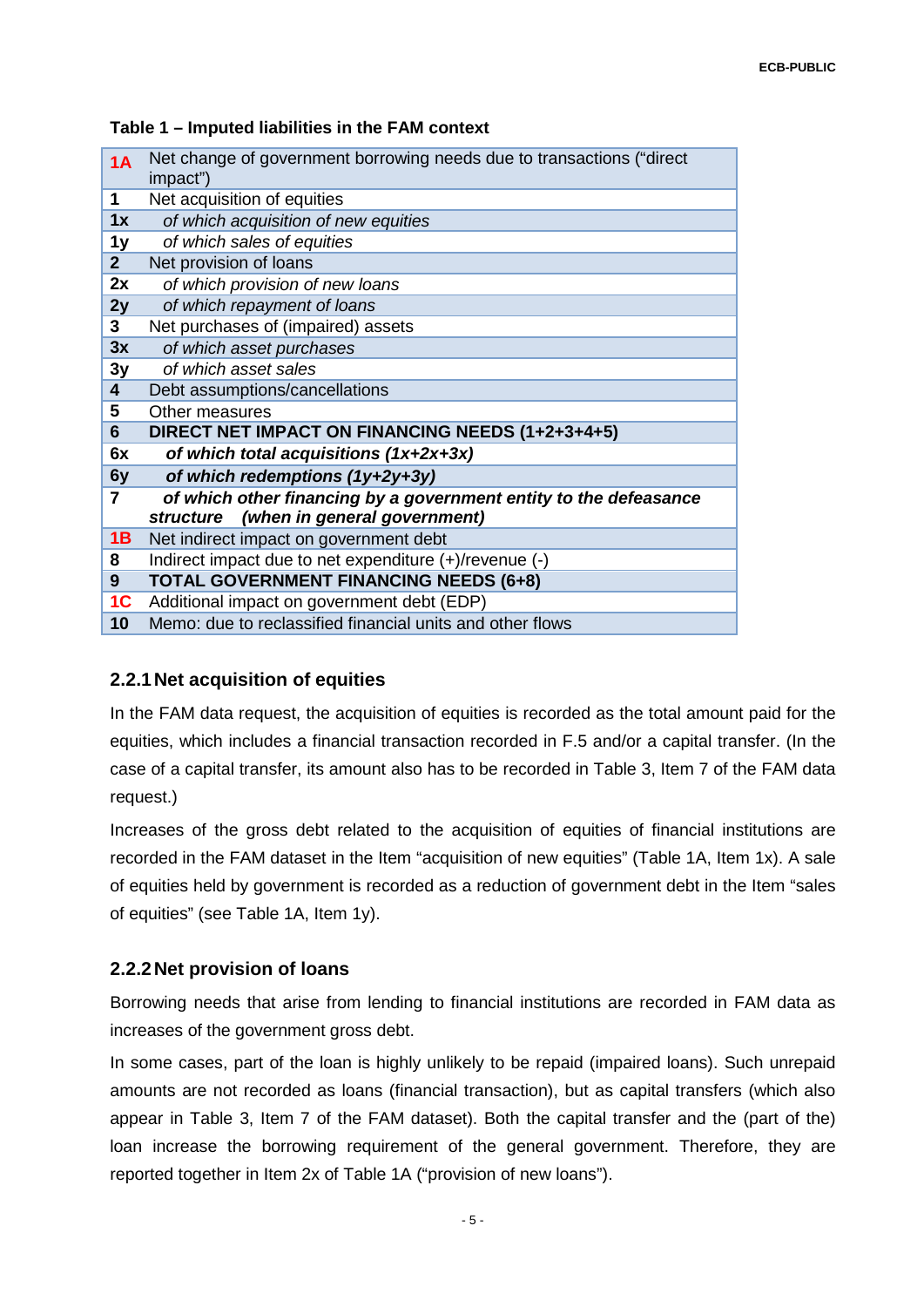Redemptions of principal amounts, excluding any accrued interest not yet paid, are recorded as a reduction of the borrowing needs in the Item "repayment of loans" (see Table 1A, Item 2y).

Any subsequent cancellations or forgiveness of loans, by mutual agreement between debtor and creditor, leads to the recording of government expenditure (capital transfer) for the amount of the loans involved (see Table 3, Item 9 of the FAM data request). In Table 1A, the data request shows both the reduction of loans (Item 2y) compensated by the recording of debt cancellation (Item 4). In other words forgiveness of loans has an impact on the balance (deficit/surplus) of governments, but it is neutral for the net change of government borrowing needs.

## <span id="page-6-1"></span>**2.2.3Net purchases of (impaired) assets**

Borrowing needs resulting from the acquisition of financial assets that include impaired assets, such as "bad loans" or "toxic assets", from a financial institution by the government, or by a government unit undertaking this task (a "defeasance structure" or "bad bank" classified inside general government), are recorded in the Item "net purchases of (impaired) assets" (Table 1A, Item 3 of the FAM request). The purchase of a "bad bank" may include impaired assets involving various financial instruments, such as equities, securities other than shares, loans, derivatives and deposits. In addition, defeasance structures may also take over corresponding liabilities from financial institutions. To avoid double-counting, liabilities are not reflected under Item 4 of Table 1A ("debt assumptions/debt cancellations").

The total amount paid for the (impaired) financial assets, i.e. those that consist of a financial transaction and/or a capital transfer, is recorded as "asset purchases" (Table 1A, Item 3x). If the purchase of impaired assets involves the recording of capital transfers, reflecting a difference between the amount paid and the market value of such assets, the capital transfer is also reported in the FAM data in Table 3, Item 8 ("capital transfers recorded in the context of asset purchases").

The total amount of the sale of (impaired) assets by government reduces government borrowing needs and is recorded as "asset sales" (Table 1A, Item 3y).

## <span id="page-6-2"></span>**2.2.4Debt assumption and cancellation**

Debt assumption is explained in Chapter VII.2 of the Manual on Government Deficit and Debt  $(MGDD)<sup>2</sup>$  $(MGDD)<sup>2</sup>$  $(MGDD)<sup>2</sup>$ , and usually involves the recording of a financial transaction and a capital transaction in the government accounts. In the FAM data request, both "debt" (Table 1A, Item 4) and "government expenditure" (Table 3, Item 9) record the same amount.

<span id="page-6-0"></span><sup>-</sup> $2$  Available on the Eurostat website.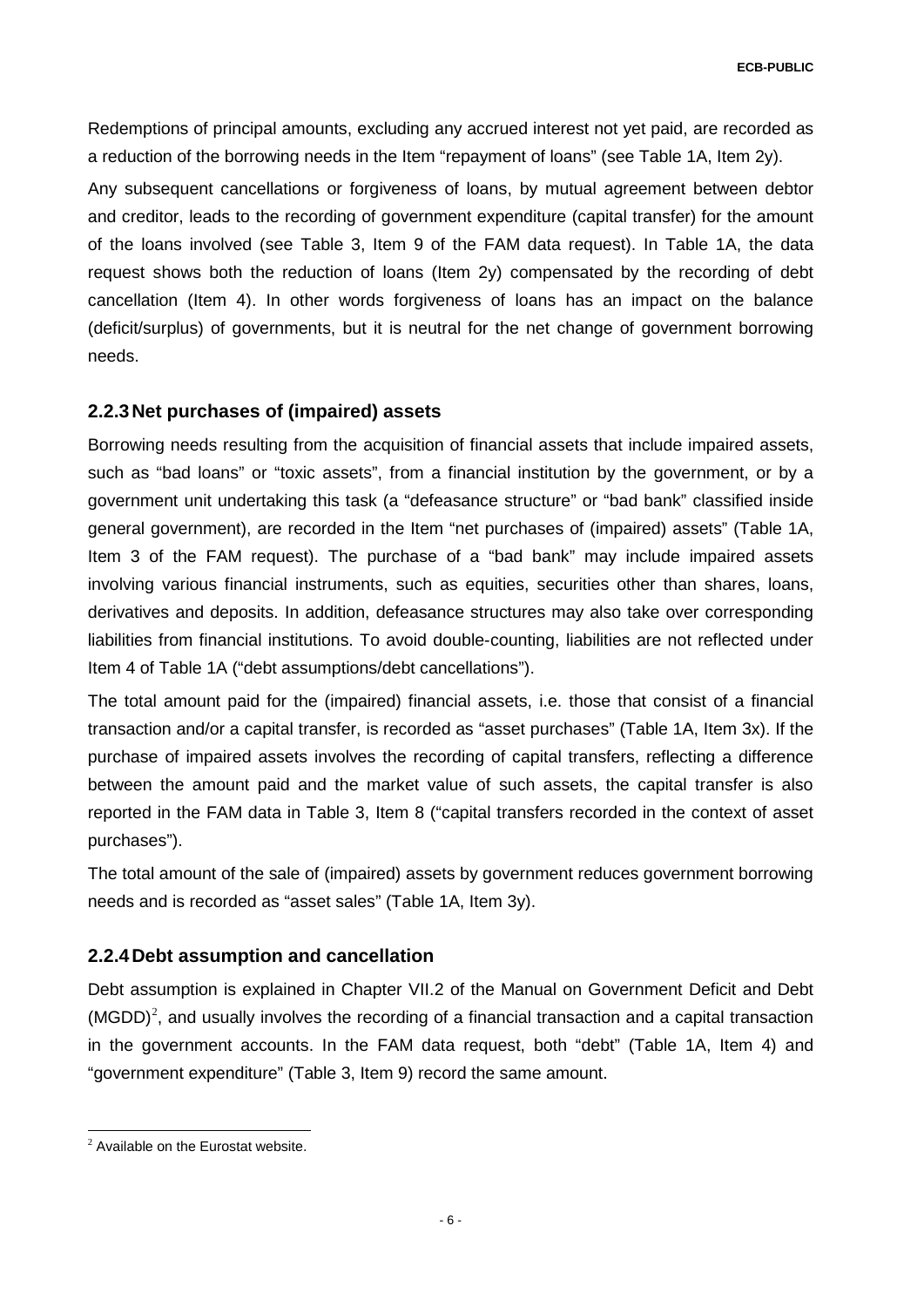Debt cancellation is also treated in MGDD Chapter VII.2. It occurs when government forgives outstanding debt vis-à-vis a financial institution. In the FAM data request this entails the recording of a debt cancellation (Table 1A, Item 4), the recording of a capital transfer in the Item "other expenditure" (Table 3, Item 9) and the reduction of loans (Table 1A, Item 2y).

## **2.2.5Other measures**

Finally, any other government measures to support the financial sector that lead to an increase in borrowing needs that are not included in the previous items are to be recorded under "other measures" (Table 1A, Item 5).

For instance, a significant and deliberate increase of government deposits in a financial institution in distress to provide it a liquidity boost is recorded in FAM data in the Item "other measures".

Another example of this would be guarantees called on assets of the financial sector. In the FAM data request this entails the recording of a capital transfer under "guarantees called" (Table 3, Item 6) and the recording under "other measures".

A third example is when the government is providing liquidity to a defeasance structure (even if classified within government) either to cover a loss or to maintain a certain market value of the acquired assets (as sometimes required by national rules or law). It is assumed that the government has to finance itself to provide this support to this defeasance structure. Therefore, the government increases its borrowing needs. The same amount is also to be recorded under Item 7 of Table 1A as a component of the direct net impact of financial needs. Should the defeasance structure pay back the government, the reverse transaction(s) reduce the direct impact on government financial needs accordingly, so these reimbursements should also be recorded under Item 7 of Table 1A.

Item 5 does not include acquisition of assets by the government (such as equities, impaired assets or loans), whether they be undertaken within the framework of the setting-up of a defeasance structure (classified in general government) or before the reclassification of a defeasance structure. These acquisitions of assets were recorded directly in the appropriate items in Table 1A (Item 1x, 2x or 3x). Similarly, the disposal of these acquired assets will be further recorded in the successive periods of the "unwinding phase" under the appropriate items in Table 1A (Item 1y, 2y or 3y).

One last example is when the government grants a loan to a deposit guarantee fund (classified in the government sector) enabling the latter to reimburse account holders in the context of the financial crisis. It is assumed that the government has to finance itself to grant this loan. Therefore, the government increases its borrowing needs. Conversely, the reimbursement of the government loan reduces the government's borrowing needs. A fuller explanation of transactions between government and deposit holders can be found in Section 2.5.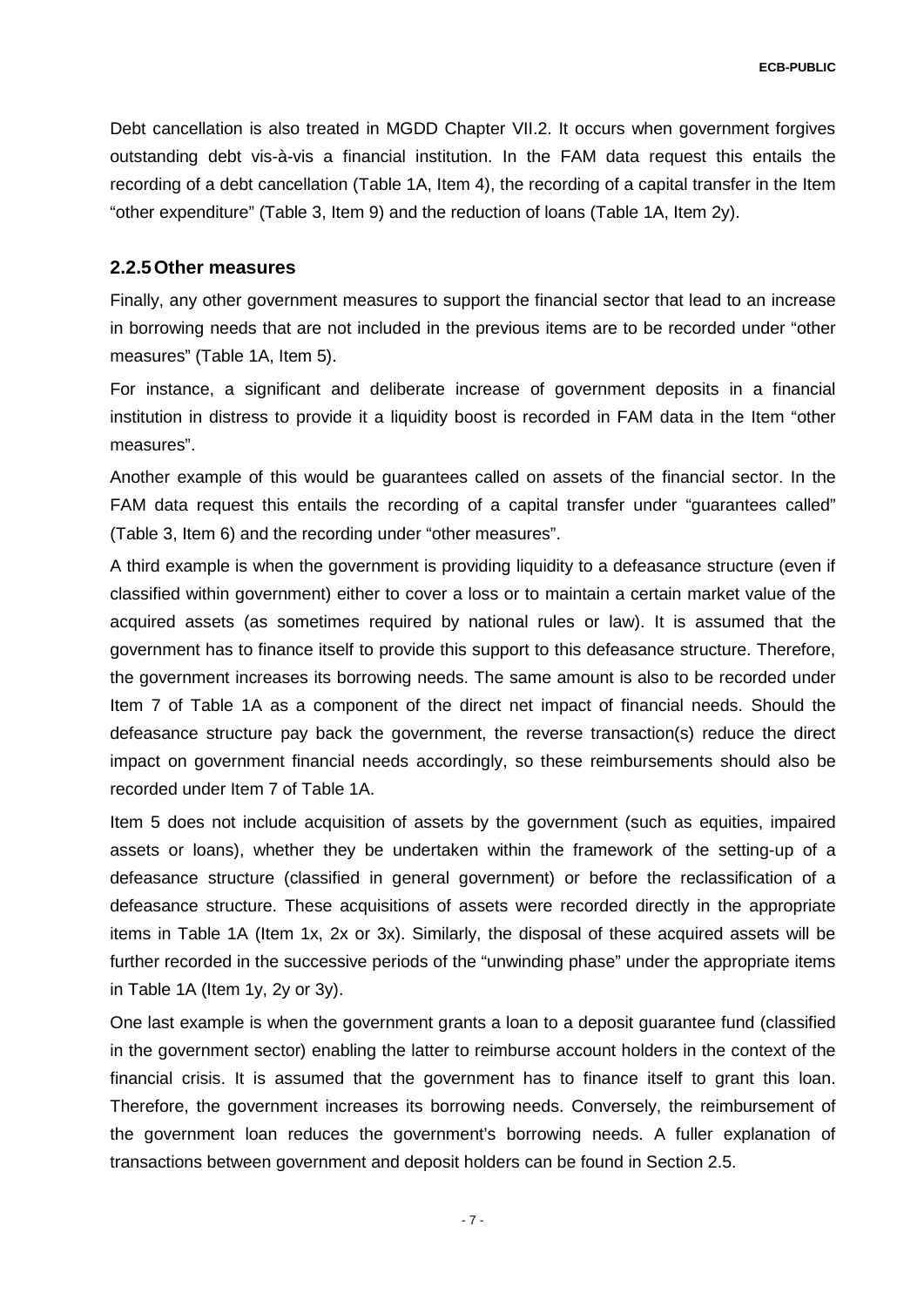#### **2.2.6Indirect impact on debt**

The indirect impact on debt aims to capture any subsequent streams of revenue and expenditure related to the issuance of (actual and contingent) liabilities and holdings of financial assets linked to the government assistance. It mainly comprises guarantee fees and property income receivable and payable by government associated with the financial assistance provided to the financial sector (see Section [2.4](#page-10-0) for a fuller explanation of which expenditure and revenue items are included in the indirect impact on debt).

#### **2.2.7Additional impact on government debt**

Memo Item 10 of Table 1C bridges the direct and indirect impacts on government gross debt (i.e. total government financing needs – see Table 1, Item 9) with the impact on the EDP debt in Eurostat's EDP supplementary table (as recorded at end of period).

It represents the difference between the ECB and Eurostat measurements on the impact on debt. This difference is explained by events that are not transactions but which nevertheless increase the EDP debt, such as the reclassification of entities from the financial sector to general government. This difference also includes transactions that increase the financial needs of government without impacting the EDP liabilities, such as interventions financed through disposal of assets or through other accounts payable (not EDP instrument). Third, it might be explained by a change (either way) in the valuation of EDP debt instruments, such as exchange rate effects. Finally, a few limited differences (see also Section 2.5) might be explained either way by the different scope of interventions recorded in the FAM table and the EDP supplementary table.

As memo Item 10 bridges the difference between the financing needs and the EDP debt, all of its components increasing the EDP debt without modifying the financing needs have a positive sign (and vice versa).

#### **2.2.8Termination of financial assistance**

When governments liquidate acquired assets or extinguish debt assumptions, which have been previously recorded in Table 1A of the FAM data request, government borrowing needs are reduced accordingly. Therefore the financial needs recorded in FAM Table 1 are also reduced. The reduction is recorded irrespective of whether government reimburses debt instruments issued specifically for the financial assistance or not.

The reduction in financial needs to be recorded in the FAM data request corresponds to the transaction value, which may also incorporate adjustments in valuation (brought about, for example, by fluctuations in either equity prices or exchange rates) since the time when the assets were acquired and the repayments of accrued interest not yet paid. In some cases the proceeds from the sales of acquired assets might exceed the initial payments for the acquisition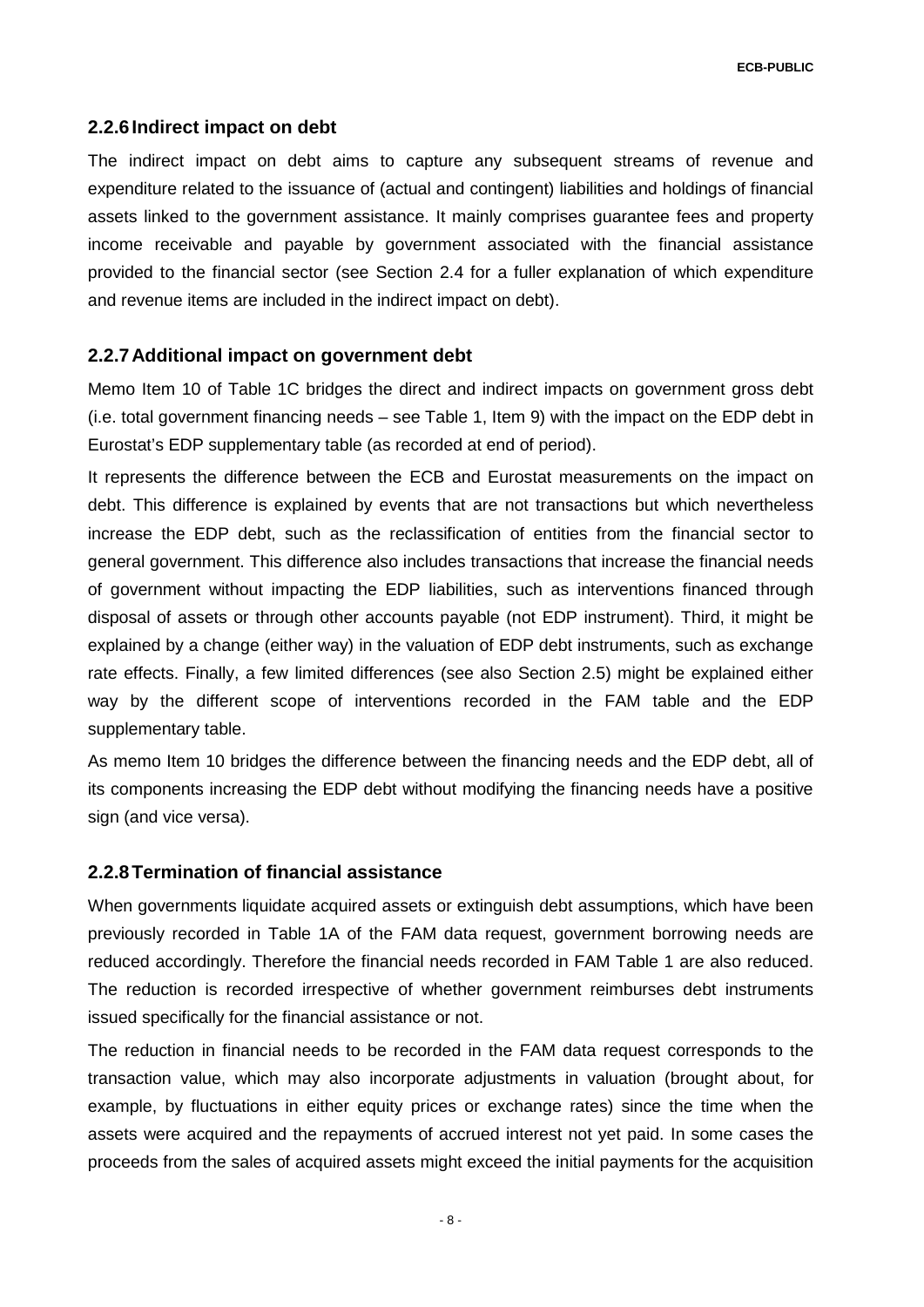of these assets. As a consequence, cumulated financial needs can turn out to be negative over the whole period.

Careful attention needs to be paid to the interest component. In the FAM data, contrary to what the European System of National and Regional Accounts (ESA 2010) prescribes, it is assumed that the interest linked to the financial assistance is not combined with the instrument of the transaction as it would have been financed by means of new borrowing. Here it is recorded in the Item "indirect impact on debt" (Table 1B, Item 7). Therefore, the transaction value to record in FAM Table 1A, Items 1 to 5 excludes any interest component. The interest is recorded in Table 3 of the FAM dataset and indirectly in Table 1, Item 7 (indirect impact on gross debt). If the interest component is not excluded from the transaction value, the impact on gross debt will include a double-accounting of the interest. For example, suppose that a government issued a one-year debt security at discount (face value EUR 100, present value EUR 90) to extend a one year loan of EUR 90 to a bank in financial distress with interest of EUR 10. In the next year, by the time of the redemption of the loan, the FAM data request will show the repayment of the loan (Table 1A, Item 2y) of EUR 90, and not EUR 100, and an amount of EUR 0 related to the net interest (EUR 10 as expenditure linked to the debt security and EUR 10 as revenue linked to the loan) in the Item "indirect impact" (Table 1, Item 7).

If there is a component of capital transfer when liquidating any acquired assets, the FAM data request will record the capital transfer in Table 3 either as revenue or expenditure.

## **2.3 Contingent liabilities of general government (Table 2)**

The second part of the FAM data request relates to government's contingent liabilities (see [Table 2\)](#page-9-0). Contingent liabilities are not recognised in the core accounts of national accounts, as they are contingent on the occurrence of specific events, such as the calling of guarantees.

<span id="page-9-0"></span>**Table 2 – Contingent liabilities of general government, changes in stocks**

| 1              | Change in debt of other special purpose entities |
|----------------|--------------------------------------------------|
| 2              | of which covered by government guarantee         |
| $\overline{3}$ | Other guarantees provided                        |
| 4              | Asset swaps/lending                              |
| -5             | <b>TOTAL CONTINGENT LIABILITIES (2+3+4)</b>      |

## **2.3.1Change in debt of other special purpose entities**

Governments may create special purpose entities to stabilise the financial markets/sector. The special purpose entities covered in Table 2 are those that are classified outside the government sector. Item 1 shows the change in debt of these entities while Item 2 shows to what extent this change in debt is covered by a government guarantee.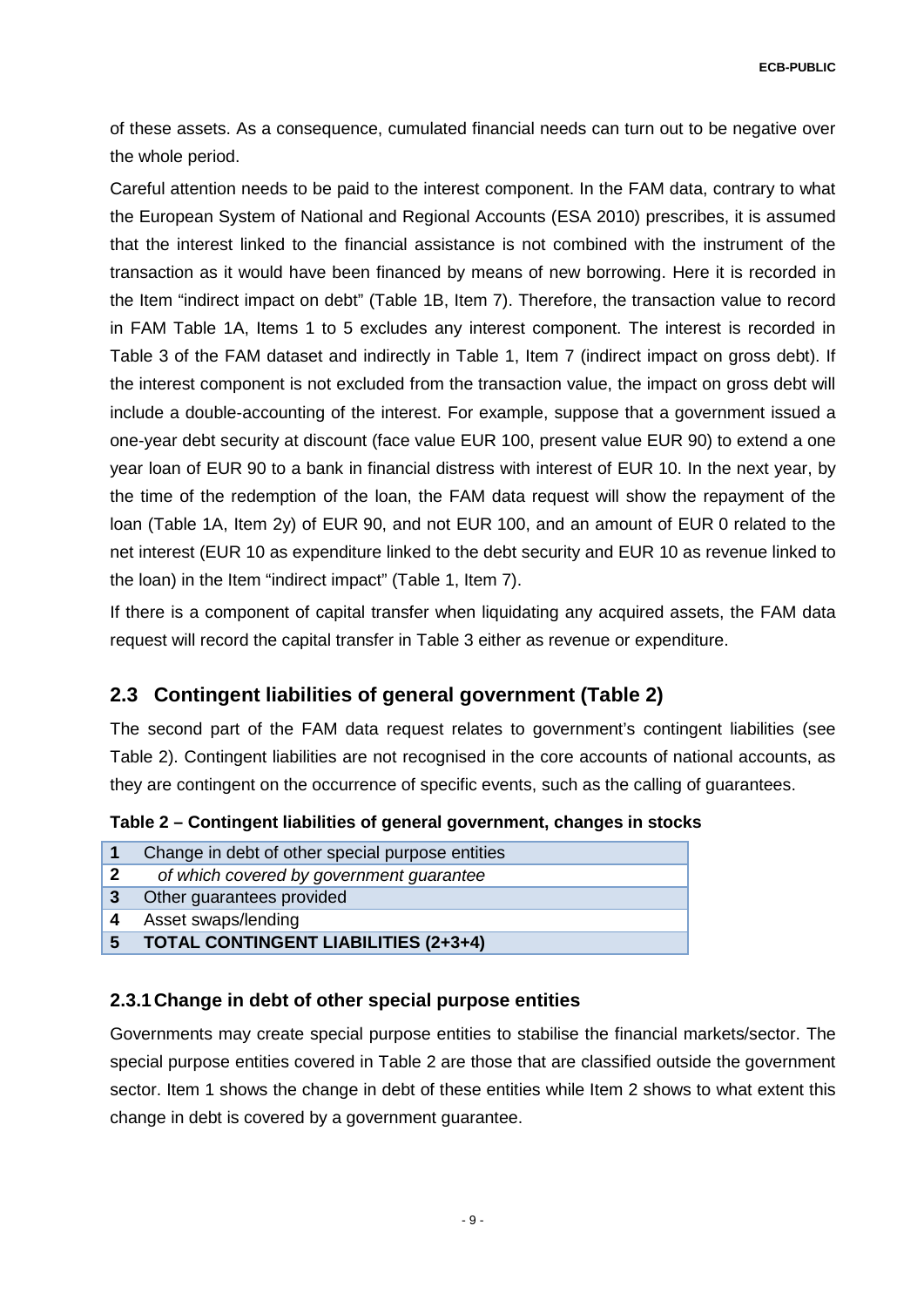#### **2.3.2Other guarantees provided**

The item "other guarantees provided" records the change in government guarantees provided to financial institutions other than special purpose entities. For instance, it includes direct government guarantees on interbank deposits, other liabilities (except guarantees on retail deposits) of banks and assets.

#### **2.3.3Asset swaps/lending**

Securities lending without cash collateral and repurchase agreements are not shown in the national accounts, as the assets involved remain on the balance sheet of the original owner. However, if the government engages in a securities lending scheme or asset swap scheme involving government securities, there is a potential risk that the party borrowing the government securities will not be able to return them. This is why government securities lent in such a government operation are considered a contingent liability of government.

<span id="page-10-0"></span>General liquidity operations carried out by the NCBs are not recorded in the FAM dataset.

## **2.4 Impact on general government net lending/borrowing (Table 3)**

The third part of the FAM data request deals with the impact on government non-financial transactions related to the assistance provided to the financial sector. The data request is broken down by revenue and expenditure (see [Table 3\)](#page-10-1).

<span id="page-10-1"></span>

| Table 3 - Impact on general government net lending/borrowing |  |  |
|--------------------------------------------------------------|--|--|
|--------------------------------------------------------------|--|--|

| A            | <b>REVENUE (1+2+3+4)</b>                                     |
|--------------|--------------------------------------------------------------|
| 1            | Guarantee fees receivable                                    |
| $\mathbf{2}$ | Interest receivable                                          |
| 3            | Dividends receivable                                         |
| 4            | Other                                                        |
| B            | <b>EXPENDITURE (5+6+7+8+9)</b>                               |
| 5            | Interest payable                                             |
| 6            | Guarantees called                                            |
| 7            | Capital injections recorded as capital transfers             |
| 8            | Capital transfers recorded in the context of asset purchases |
| 9            | Other                                                        |
| С            | <b>NET LENDING/BORROWING (A-B)</b>                           |

#### **2.4.1Guarantee fees receivable**

The item "guarantee fees receivable" record the remuneration of government for issuing guarantees to financial institutions. This item is included (with a minus sign) in the item "indirect impact on debt" (Table 1B, Item 8).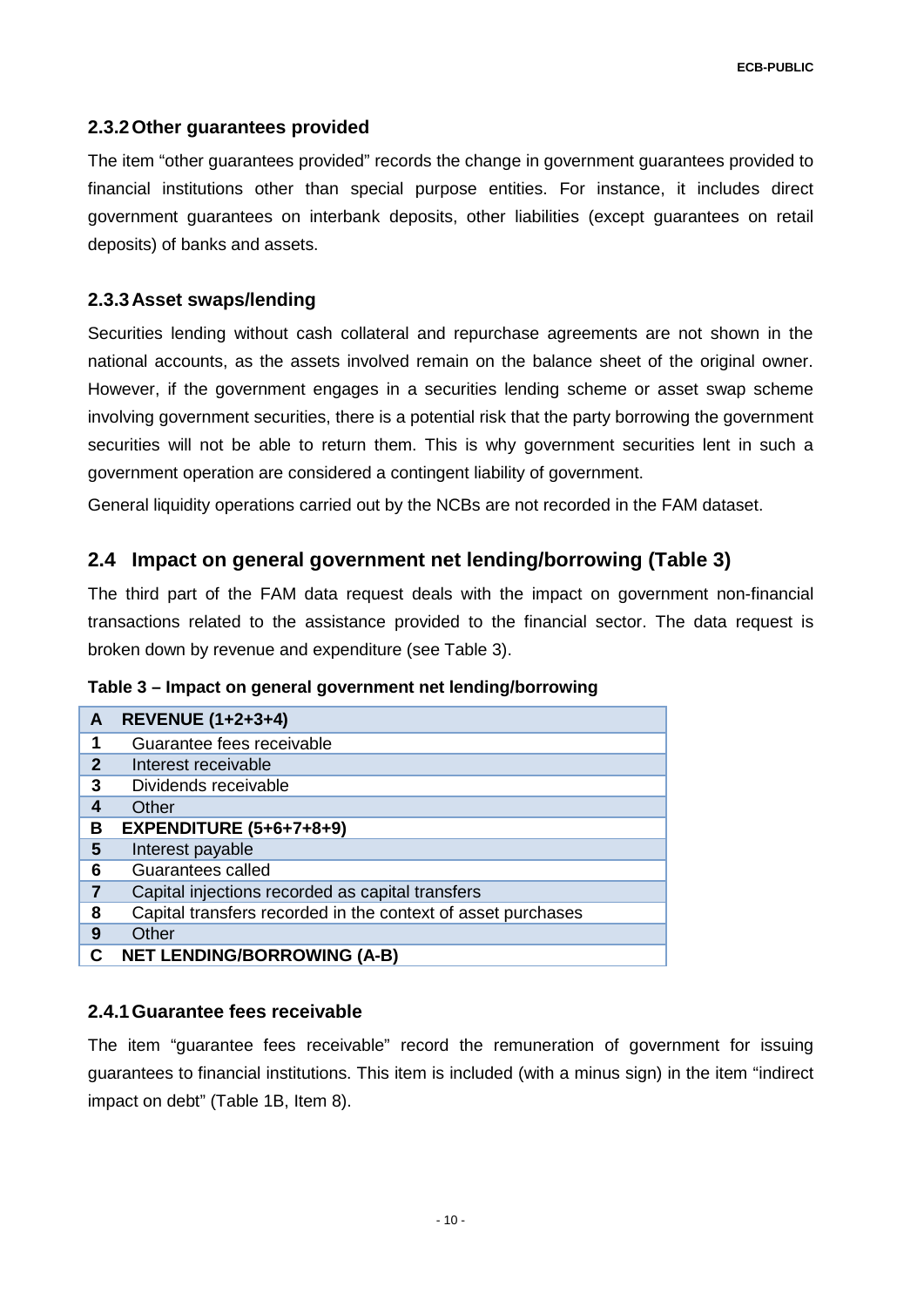## **2.4.2 Interest receivable**

"Interest receivable" records accrued interest earned by government on financial assets acquired in the financial assistance provided. This item is included (with a minus sign) in the item "indirect impact on debt" (Table 1B, Item 8). See MGDD Chapter II.4 for further information on the recording.

#### **2.4.3Dividends receivable**

"Dividends receivable" records dividends obtained by government on the shares it acquired as a result of the FAM. This item is included (with a minus sign) in the item "indirect impact on debt" (Table 1B, Item 8). See MGDD Chapter III.5 for further information on the recording.

## **2.4.4Other**

The item "other" includes any other revenue not specified elsewhere in the FAM data request. For instance, it may include fees charged to financial institutions. Typically, this item is included (with a minus sign) in the item "indirect impact on debt" (Table 1B, Item 8). However, there may be some revenue that is directly used to reduce the debt, and therefore it should not be included in the item "indirect impact on debt" (Table 1B, Item 8).

#### **2.4.5Interest payable**

"Interest payable" includes the interest accrued on the debt issued by the government in relation to the financial assistance. This item is included in the item "indirect impact on debt" (Table 1B, Item 8).

#### **2.4.6Guarantees called**

Usually, when a guarantee on assets or liabilities is called, governments will record a capital transfer to the guaranteed financial institutional unit (a treatment similar to debt assumption). Such a capital transfer has an immediate impact on government borrowing requirements and therefore this item is not included in "indirect impact on debt" (Table 1B, Item 8), otherwise it would consist of double-accounting. See MGDD Chapters VII.2 and VII.4 for further information.

## **2.4.7Capital injections recorded as capital transfers**

Where governments inject capital in the form of shares into a financial institution, there may be a capital transfer component (see Section 2.2.1). Such a capital transfer has an immediate impact on government borrowing requirements and therefore this item is not included in the "indirect impact on debt" (Table 1B, Item 8), otherwise it would consist of double-accounting.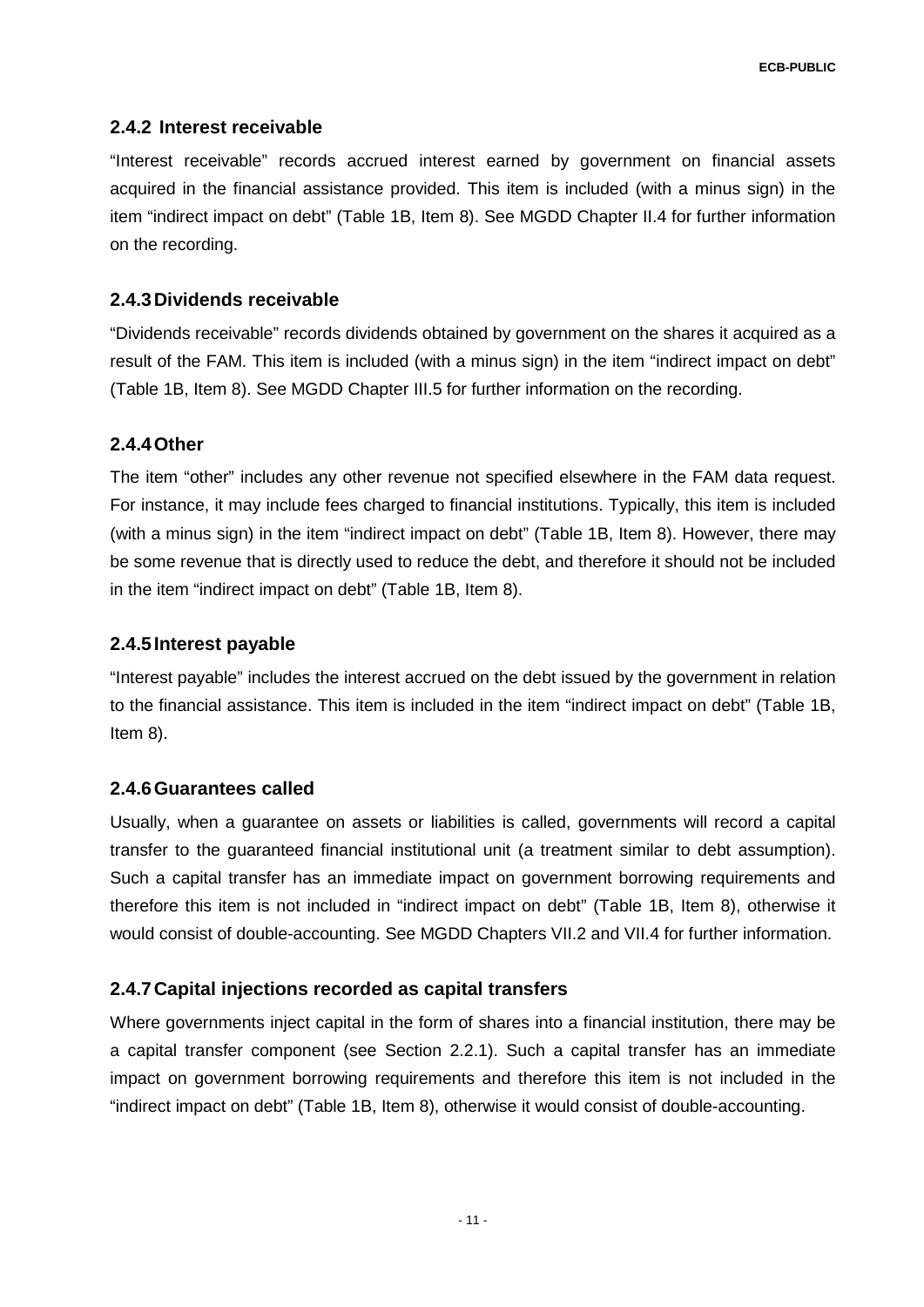## **2.4.8Capital transfers recorded in the context of asset purchases**

Governments may pay more than the market value of assets when acquiring them from the financial sector. In such cases, a capital transfer is recorded to reflect the difference between the market value and the value of the financial transaction (see Section [2.2.3\)](#page-6-1). Such a capital transfer has an immediate impact on government borrowing requirements. Therefore this item is not included in "indirect impact on debt" (Table 1B, Item 8), otherwise it would consist of doubleaccounting.

#### **2.4.9Other**

The item "other" covers any other expenditure not specified elsewhere in the FAM data request. For instance, it may include fees charged to government related to the setting-up of the financial assistance. This item may also be applicable for capital transfers in connection with debt assumption and cancellation, which are not linked to guarantee calls (see Sections [2.2.2](#page-5-0) and [2.2.4\)](#page-6-2). Typically, this item is included in the item "indirect impact on debt" (Table 1B, Item 8). However, cases like debt assumption and cancellation have a direct impact on the debt, and therefore should not be included in the item "indirect impact on debt" (Table 1B, Item 8), otherwise it would consist of double-accounting.

## **2.5 Specific methodological topics**

This section describes the recording of specific events raised by NCBs or discussed with Eurostat.

## **2.5.1 Transactions towards the deposit guarantee scheme (DGS) in the context of a financial crisis**

#### **A) When the DGS is classified in the financial sector**

If the government provides the DGS with a loan, this is to be recorded under provisions of new loans in Table 1A, Item 2x, in line with the explanation in Section 2.2.2.

#### **B) When the DGS is classified in the government sector**

The scope of the FAM table is about the interventions of general government towards the financial sector in the context of the financial crisis. Therefore, a capital transfer from government units to deposit holders or to households, for instance, falls outside the scope of the FAM tables (even though the support to depositors could be said to indirectly stabilise the financial sector). Such a reimbursement of depositors might be preceded by support (e.g. a loan) from government to the DGS. It is assumed that the government must obtain financing if it wishes to cover any short-term lack of reserves in the guarantee fund compensating the depositors. This specific transaction is to be recorded under "other measures" (Table 1A, Item 5) as imputed liabilities.